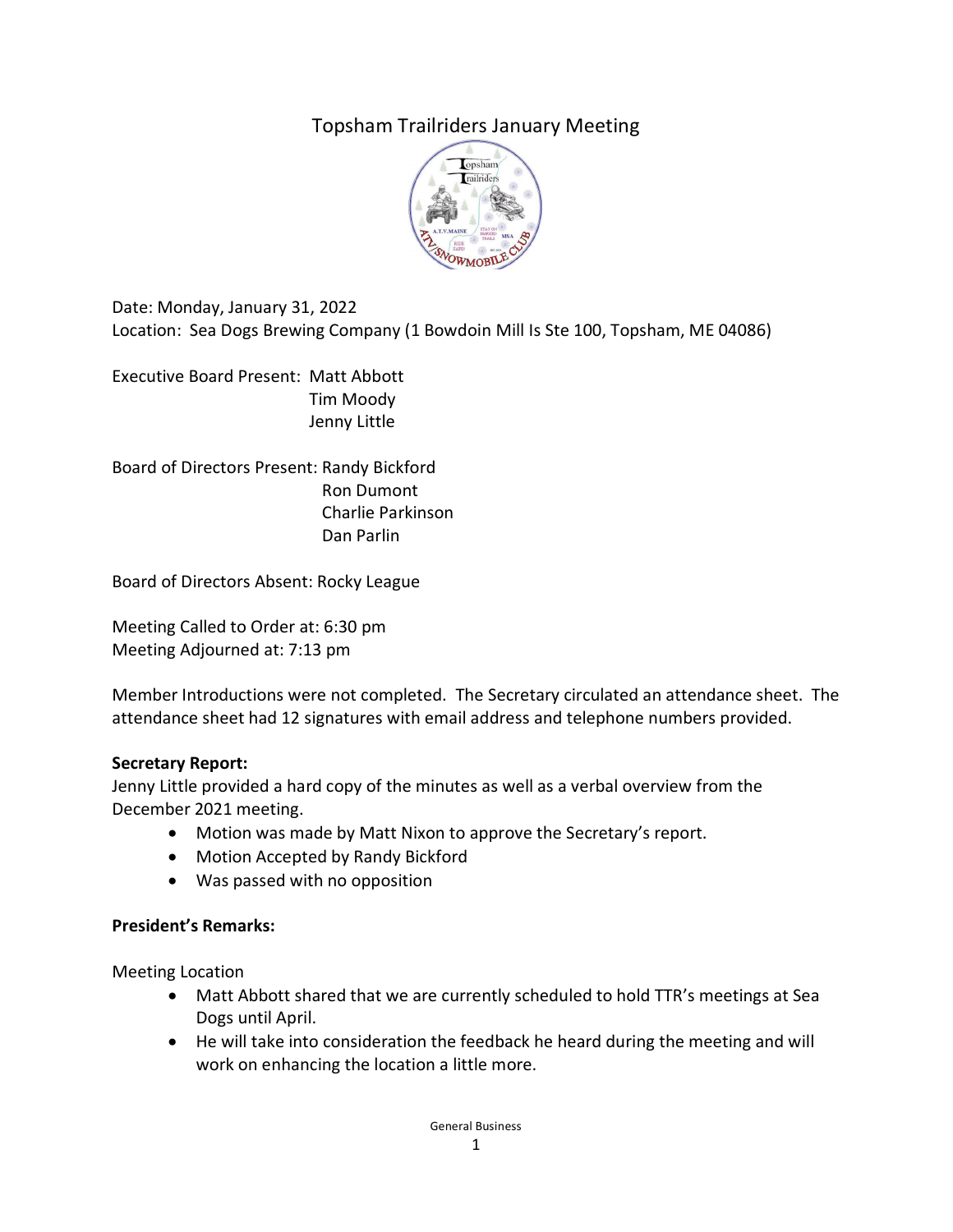## **Treasurer Report:**

Tim Moody reported that we had \$101 cash on hand and a balance of \$403.40 in the checking account and \$7,466.59 in the savings account.

- Motion was made by Michael Little to approve the treasurer's report as provided on the agenda.
- Motion Accepted by Dan Parlin
- Was passed with Tim Moody abstaining from the vote.

### **Trail Master's Report:**

Charlie Parkinson shared the following information with the group:

- He reported that TTR recently lost trail permission for McManis property.
	- o He along with Matt Abbott are actively working on a trail reroute. On Sunday, January 30<sup>th</sup> they met with landowner Autumn Johnson to discuss a possible new connector trail. They have received permission from landowner Autumn Johnson but will also need approval from CMP for a portion of the new connector trail. Additional updates will be provided to the club as necessary.
	- o Because of the loss of the McManis property TTR is not currently able to open up the West side of the trails for snowmobile use.
- Charlie is also actively working on getting landowner permissions for 2022 ATV season.
- Charlie is currently taking inventory of all of TTR's trail equipment and material and is hopeful to have it completed by May 2022.

# **Committee Reports:**

ATV Safety Course

- Ron Dumont provided the following update about the ATV Safety Course
	- $\circ$  He shared that he reached out to the State and they remitted all of the necessary documentation to include instructor forms.
		- The instructor forms need to be completed and remitted back to the state so that they can complete a background check.
	- $\circ$  A gentleman from the State by the name of Steve Barr will assist the club instructors while they teach the course.
	- o Date is yet to be determined but we are hopeful for early May.
	- $\circ$  Matt Abbott is going to talk to the Topsham Fair to inquire if we could use the pulling ring so that we can bring ATVs in during the course.
	- $\circ$  Ron suggested that we max the class size to 25 children who will be required to attend with a parent/guardian.

Maine Sportsman Show

• Jenny Little informed the board that the Sportsman Show Committee met on Thursday, January 27th to discuss the April Sportsman show in detail to include money needed for material, volunteers needed and raffle item(s).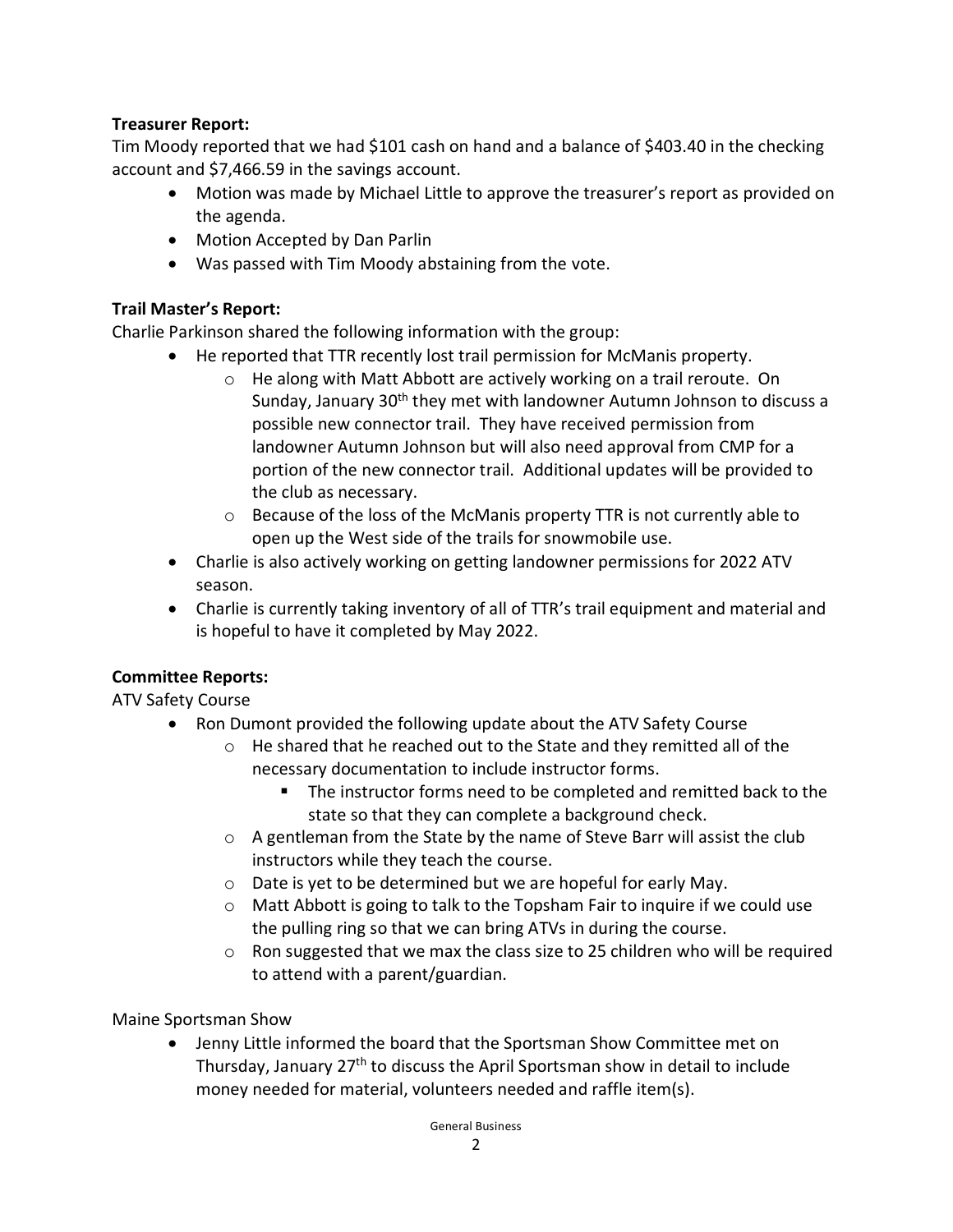- The committee is trying to keep club expenditures to a minimum.
	- $\circ$  The committee has two requests for club funds:
		- One request is to purchase 200 pens +/-. Although a purchase order was not presented during the meeting Jenny shared that the last pen purchase that she made for another non-profit was for 300 pens and it cost \$114.38.
			- A motion was made by Matt Abbott to allow the Sportsman show committee \$150.00 to purchase 200 pens.
			- Motion was accepted by Dan Parlin
			- Passed with no opposition
		- The other request was club funds to purchase raffle item(s) for the Sportsman show.
			- A motion was made by Randy Bickford to allow the committee to spend no more than \$300.00 on raffle item(s).
			- Motion was accepted by Michael Little
			- Passed with no opposition
- During Jenny's update she discuss a few miscellaneous items about the how:
	- o She asked for Dan Parlin's assistance with creating a slide show for the Sportsman show.
		- **Michael Little has been pooling pictures together and will connect** with Dan to create a finished product.
	- $\circ$  Charlie Parkinson was also asked to provide Jenny with a jpeg format of the club's map and logo.
	- $\circ$  Volunteers will be sought during the February meeting unless they wanted to sign up sooner.
- There was a brief discussion on whether the club should solicit businesses for the Sportsman show. At this time, the club will solicit for the donations that will be added to the raffle that TTR is preparing for the Sportsman show.

### **Old Business:**

CMPS Trail Fund

• Matt Abbott shared that the CMPS paperwork has been completed and filed with Craig Anderson.

Online Membership

• Matt Abbott provided an update that he has established the Paypal account and is also working with Charlie Parkinson on updating the membership form to reflect the membership changes.

State Municipal Grant

• The meeting that was scheduled for January  $7<sup>th</sup>$  had to be rescheduled. There is no date at this time.

Ski Joring Event

• There are no new updates to provide at this time.